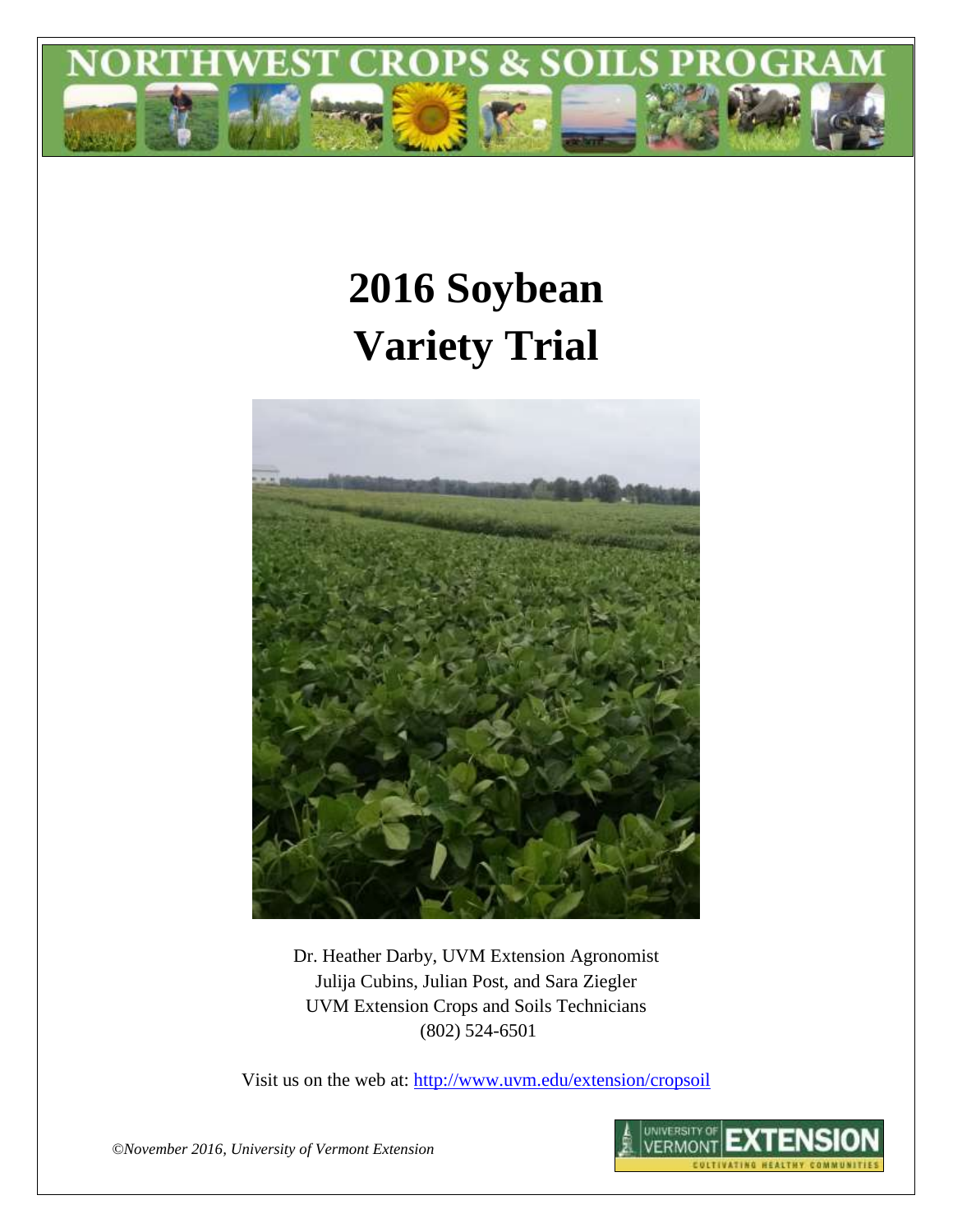### **2016 SOYBEAN VARIETY TRIAL Dr. Heather Darby, University of Vermont Extension [heather.darby\[at\]uvm.edu](mailto:heather.darby@uvm.edu?subject=2012%20Short%20Season%20Corn%20Report)**

In 2016, the University of Vermont Extension Northwest Crops and Soils Team evaluated yield and quality of short season soybean varieties at Borderview Research Farm in Alburgh, VT. Due to the short growing season in Vermont, little research has been conducted on soybeans and the insects and diseases that can affect their harvest yield and quality. Soybeans are grown for human consumption, animal feed, and biodiesel. In an effort to support and expand the local soybean market throughout the northeast, the University of Vermont Extension Northwest Crop and Soils (NWCS) Program, as part of a grant from the Eastern Soybean Board, established a trial in 2016 to evaluate soybean varieties under conventional management to see which varieties and characteristics thrive in our northern climate.

## **MATERIALS AND METHODS**

Several seed companies submitted varieties for evaluation (Table 1). Twenty-six soybean varieties were evaluated from maturity groups 0, 1, and 2. Details for the varieties including company, genetic traits, and maturity group are listed in Table 2.

#### **Table 1. Participating companies and contact information.**

| <b>Albert Lea Seed</b> | <b>Channel</b>         | <b>Dyna-Gro</b><br>(Crop Production Services) | <b>Seedway LLC</b>  |
|------------------------|------------------------|-----------------------------------------------|---------------------|
| 1414 W. Main, POB 127  | 800 N. Lindbergh Blvd. | Tom Barber                                    | 171 Ledgemere Point |
| Albert Lea, MN 56007   | St. Louis, MO 63167    | East Aurora, NY                               | Bomoseen, VT 05732  |
| 800-352-5247           | 814-571-8600           | $(716)$ 912-5494                              | 802-338-6930        |

## **Table 2. Soybean varieties evaluated in Alburgh, VT, 2016.**

| <b>Variety</b> | Company        |                   | <b>Maturity</b><br>group |
|----------------|----------------|-------------------|--------------------------|
| 00717R2X       | Channel        | RR <sub>2</sub> X | 0.07                     |
| 0209R2         | Channel        | RR <sub>2</sub>   | 0.2                      |
| 0317R2X        | Channel        | RR <sub>2</sub> X | 0.3                      |
| S06RY47        | Dyna-Gro (CPS) | RR <sub>2</sub> Y | 0.6                      |
| 0807R2         | Channel        | RR <sub>2</sub>   | 0.8                      |
| 0906R2         | Channel        | RR <sub>2</sub>   | 0.9                      |
| S09RY64        | Dyna-Gro (CPS) | RR2Y              | 0.9                      |
| 0916R2X        | Channel        | RR <sub>2</sub> X | 0.9                      |
| 1017R2X        | Channel        | RR <sub>2</sub> X | 1.0                      |
| 1055           | Seedway LLC    | <b>RR</b>         | 1.0                      |
| 1117R2X        | Channel        | RR <sub>2</sub> X | 1.1                      |
| S12RY44        | Dyna-Gro (CPS) | RR <sub>2</sub> Y | 1.2                      |
| 1311           | Seedway LLC    | <b>RR</b>         | 1.3                      |
| 1405R2         | Channel        | RR <sub>2</sub>   | 1.4                      |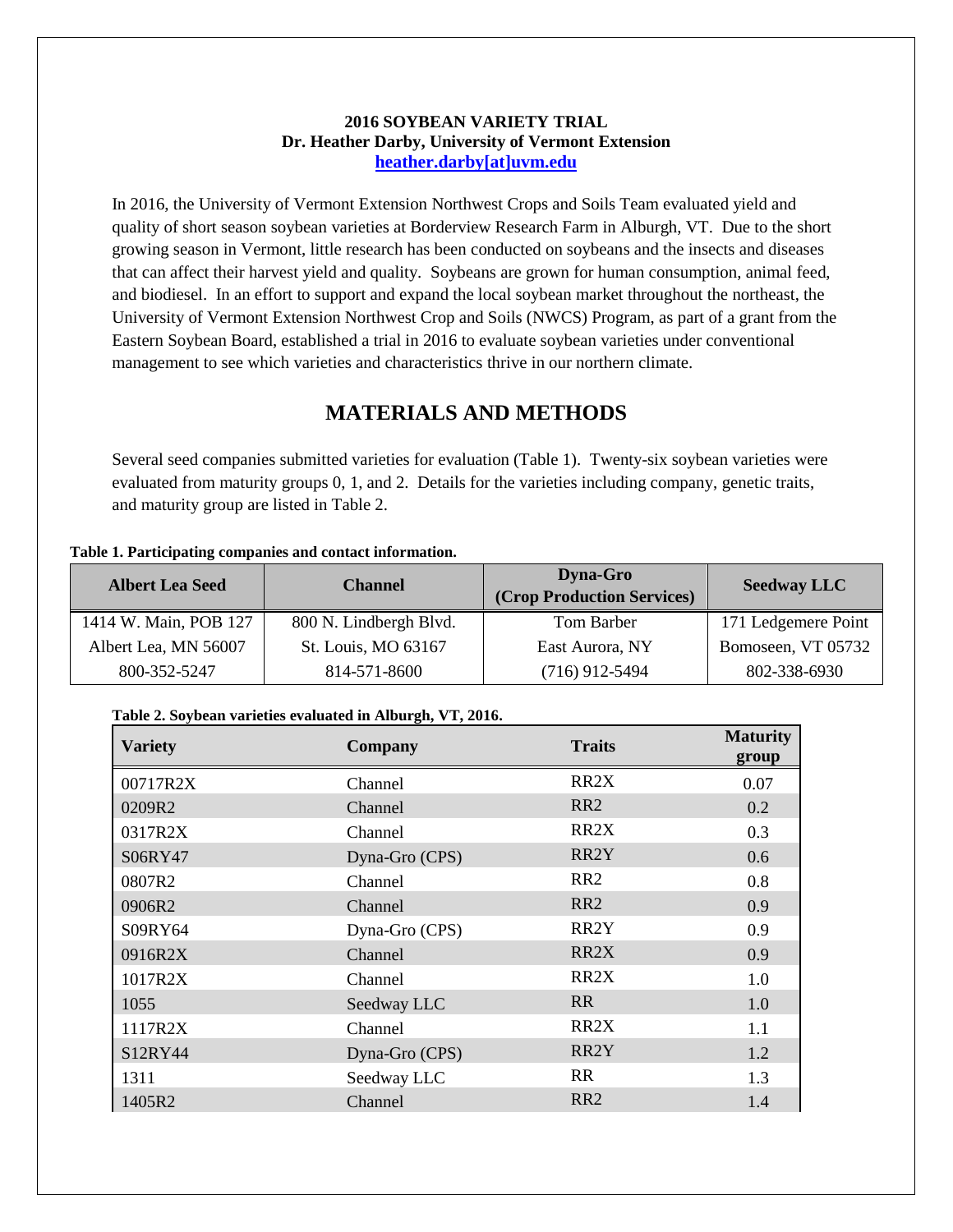| S14RY95      | Dyna-Gro (CPS)  | RR <sub>2</sub> Y | 1.4 |
|--------------|-----------------|-------------------|-----|
| 1517R2X      | Channel         | RR <sub>2</sub> X | 1.5 |
| 975          | Seedway LLC     | <b>RR</b>         | 1.5 |
| Viking 1518N | Albert Lea Seed | None              | 1.5 |
| S17RY06      | Dyna-Gro (CPS)  | RR <sub>2</sub> Y | 1.7 |
| S17RY67      | Dyan-Gro (CPS)  | RR <sub>2</sub> Y | 1.7 |
| 1776         | Seedway LLC     | <b>RR</b>         | 1.7 |
| Viking 1722N | Albert Lea Seed | None              | 1.7 |
| 1808R2       | Channel         | RR <sub>2</sub>   | 1.8 |
| 1816R2X      | Channel         | RR <sub>2</sub> X | 1.8 |
| Viking 1922N | Albert Lea Seed | None              | 1.8 |
| 2716R2X      | Channel         | RR <sub>2</sub> X | 2.7 |

RR – Roundup Ready soybeans are glyphosate herbicide (Roundup®) tolerant.

RR2 – Roundup Ready soybeans are glyphosate herbicide (Roundup®, Touchdown®) tolerant.

RR2X – Roundup Ready 2 Xtend soybeans are glyphosate and dicamba herbicide tolerant.

RR2Y – Roundup Ready 2 Yield soybeans are genes to increase the number of 3, 4, and 5-bean pods per plant.

The soil type at the Alburgh location was Benson rocky silt loam (Table 3). The seedbed was prepared using a moldboard plow and then disked prior to seeding. The previous crop was dry beans. Plots were planted on 27-May with a Monosem NG-Plus 2-row precision air planter (Edwardsville, KS). Starter fertilizer (10-20-20) was applied at a rate of 200 lbs  $ac^{-1}$ . Plots were 20' long and consisted of two rows spaced at 30 inches. The seeding rate was 150,000 seeds ac<sup>-1</sup>. The plot design was a randomized complete block with three replications. The treatments were 26 varieties that ranged in maturity group from 0.07 to 2.7.

| Table 3. Soybean trial specifics for Alburgh, VT, 2016. |  |  |  |
|---------------------------------------------------------|--|--|--|
|---------------------------------------------------------|--|--|--|

|                                     | <b>Borderview Research Farm</b>    |
|-------------------------------------|------------------------------------|
|                                     | Alburgh, VT                        |
| Soil types                          | Benson rocky silt loam 8-15% slope |
| Previous crop                       | Dry beans                          |
| Tillage operations                  | Moldboard plow and disc            |
| Plot size (feet)                    | $5 \times 20$                      |
| Row spacing (inches)                | 30                                 |
| Replicates                          | 3                                  |
| Starter fertilizer (lbs $ac^{-1}$ ) | 200 lbs $ac^{-1}$ 10-20-20         |
| Planting date                       | $27$ -May                          |
| Harvest date                        | $12-Oct$                           |

The plots were also scouted for insect pests and disease symptoms on 7-Jul and 10-Aug using a 0.25 m<sup>2</sup> quadrat placed randomly in a plot. On 12-Oct, the soybeans were harvested using an Almaco SPC50 small plot combine. Seed was cleaned with a small Clipper M2B cleaner (A.T. Ferrell, Bluffton, IN). They were then weighed for plot yield, tested for harvest moisture using a DICKEY-John M20P moisture meter, and evaluated for test weight using a Berckes Test Weight Scale.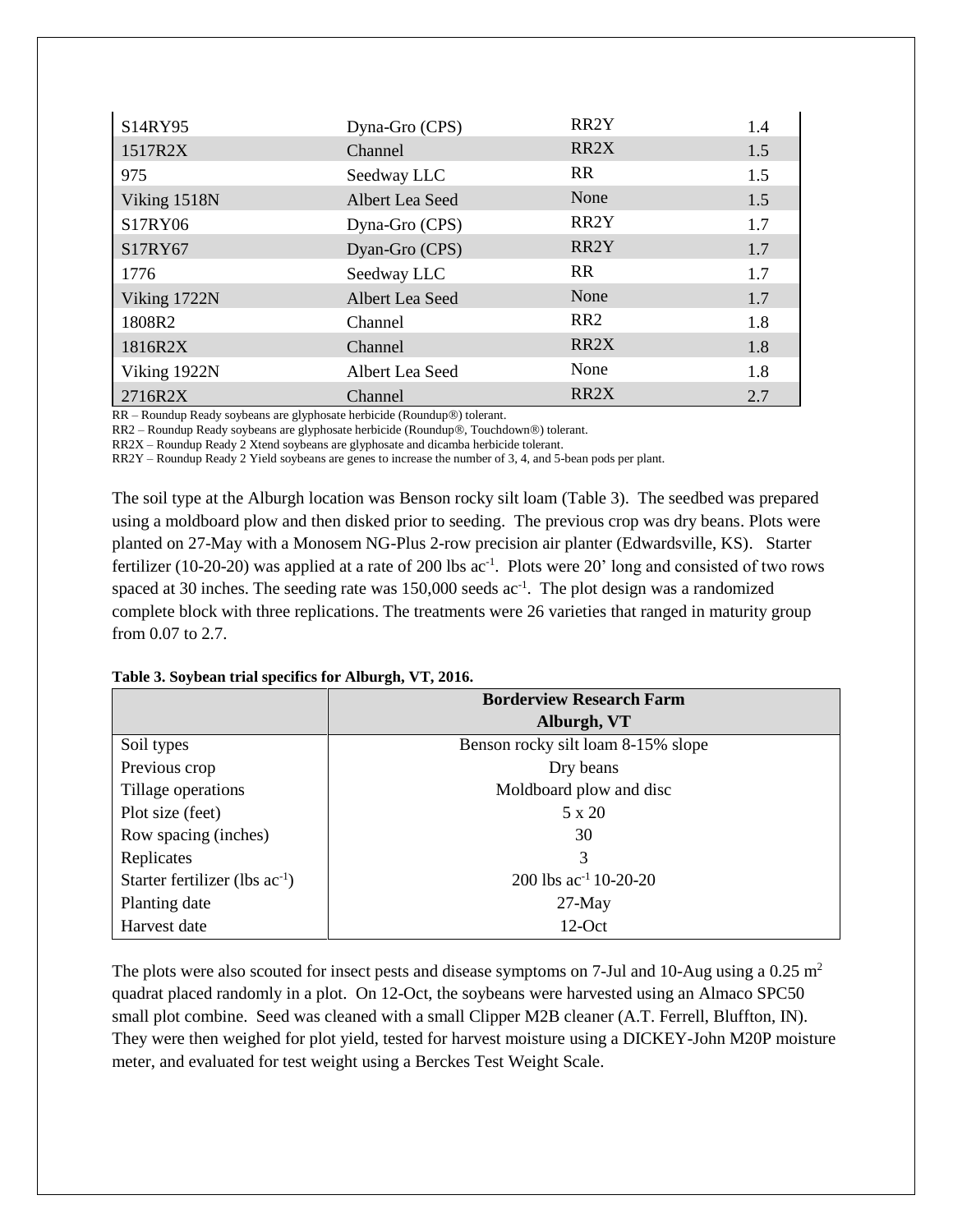Yield data and stand characteristics were analyzed using mixed model analysis using the mixed procedure of SAS (SAS Institute, 1999). Replications within trials were treated as random effects, and hybrids were treated as fixed. Hybrid mean comparisons were made using the Least Significant Difference (LSD) procedure when the F-test was considered significant  $(p<0.10)$ .

Variations in yield and quality can occur because of variations in genetics, soil, weather, and other growing conditions. Statistical analysis makes it possible to determine whether a difference among hybrids is real or whether it might have occurred due to other variations in the field. At the bottom of

each table a LSD value is presented for each variable (i.e. yield). Least Significant Differences (LSDs) at the 0.10 level of significance are shown. Where the difference between two hybrids within a column is equal to or greater than the LSD value at the bottom of the column, you can be sure that for 9 out of 10 times, there is a real difference between the two hybrids. In this example, hybrid C is significantly different from hybrid A but not from hybrid B. The difference

| <b>Hybrid</b> | Yield  |
|---------------|--------|
| A             | 6.0    |
| B             | $7.5*$ |
| C             | $9.0*$ |
| LSD.          | 2.0    |

between C and B is equal to 1.5, which is less than the LSD value of 2.0. This means that these hybrids did not differ in yield. The difference between C and A is equal to 3.0, which is greater than the LSD value of 2.0. This means that the yields of these hybrids were significantly different from one another.

## **RESULTS**

Weather data was recorded with a Davis Instrument Vantage PRO2 weather station, equipped with a WeatherLink data logger at Borderview Research Farm in Alburgh, VT. Missing precipitation data from 17-Aug through 31-Oct was supplemented using data provided by the NOAA from Highgate, VT. May through September was unusually dry, accumulating 7.27 inches less rain than in a usual year (Table 4). Despite the lack of rain, June and July were close to the average temperature. However, late summer and early fall were hotter than the average. Overall, there were an accumulated 2708 GDDs this season, approximately 302 more than the historical 30-year average.

| Alburgh, VT                       | May     | June    | July    | <b>August</b> | September | October |
|-----------------------------------|---------|---------|---------|---------------|-----------|---------|
| Average temperature $(^{\circ}F)$ | 58.1    | 65.8    | 70.7    | 71.6          | 63.4      | 50.0    |
| Departure from normal             | 1.80    | 0.00    | 0.10    | 2.90          | 2.90      | 1.90    |
|                                   |         |         |         |               |           |         |
| Precipitation (inches)            | 1.5     | 2.8     | 1.8     | 3.0           | 2.5       | 5.0     |
| Departure from normal             | $-1.92$ | $-0.88$ | $-2.37$ | $-0.93$       | $-1.17$   | 1.39    |
|                                   |         |         |         |               |           |         |
| Growing Degree Days (base 50°F)   | 340     | 481     | 640     | 663           | 438       | 146     |
| Departure from normal             | 74      | ⇁       |         | 82            | 104       | 34      |

| Table 4. Weather data for Alburgh, VT, 2016. |  |  |  |  |  |
|----------------------------------------------|--|--|--|--|--|
|----------------------------------------------|--|--|--|--|--|

Based on weather data from a Davis Instruments Vantage Pro2 with WeatherLink data logger. Historical averages are for 30 years of NOAA data (1981-2010) from Burlington, VT. Alburgh precipitation data from 8/17/16-10/31/16 was missing and was replaced by data provided by the NOAA for Highgate, VT.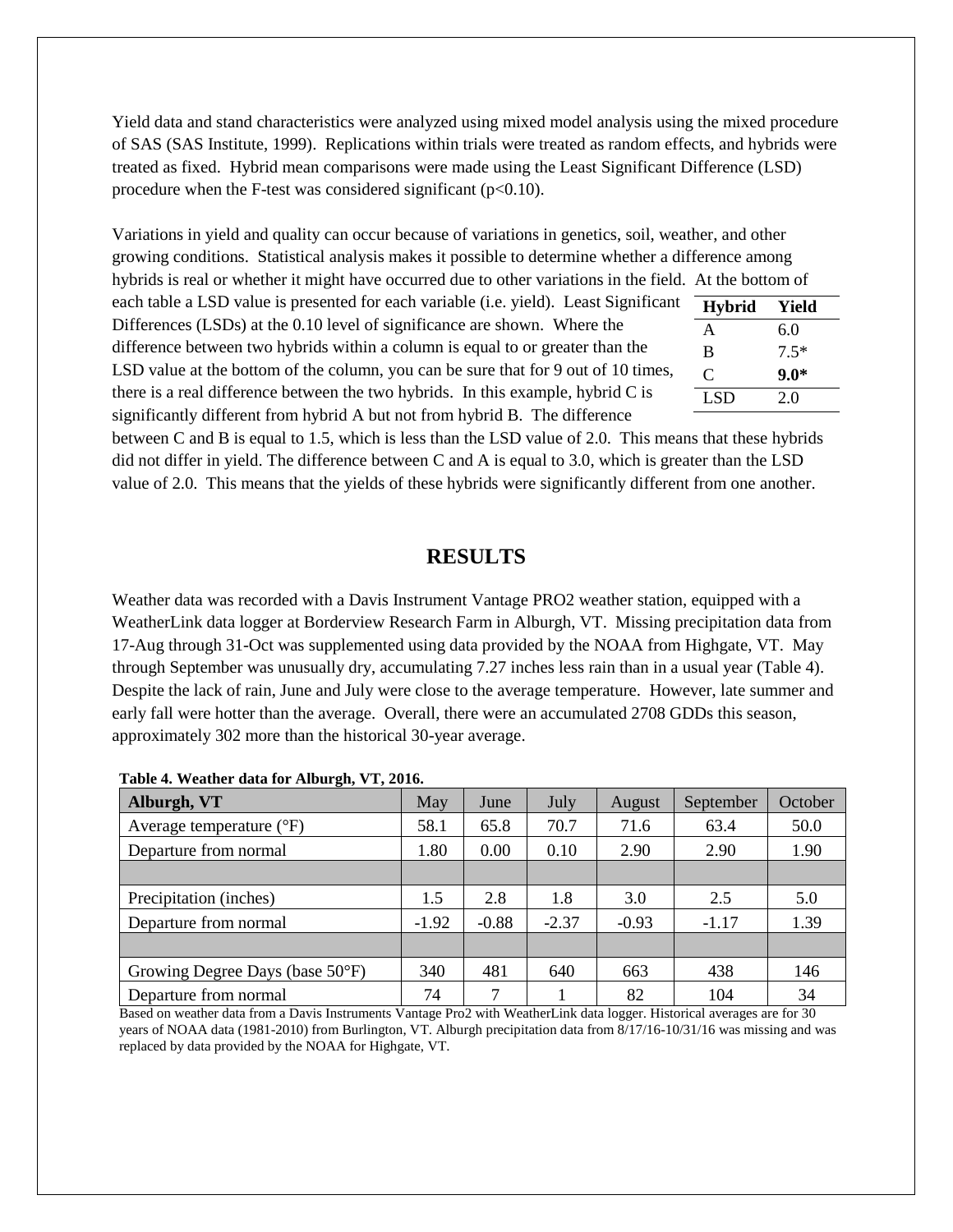#### *Soybean Scouting*

The plots were scouted twice during the growing season to identify pest pressure on soybeans in the region (Table 5). Japanese beetles and their feeding damage were found on all varieties in this trial. Feeding damage is characterized by heavy leaf feeding and defoliation. Red headed flea beetles and potato leafhoppers were found on the majority of plots. Many varieties showed symptoms of sunscald, which is caused by excessive exposure to sunlight, and bacterial leaf blight. Downy mildew and frogeye leaf spot were also observed on plants in the trial, but were less prevalent. Only the presence of pests were recorded and based on observation, the overall severity was low and likely did not contribute to yield loss. Further assessment would need to be conducted to determine pest impact on yields.

| <b>Variety</b> | Company         | <b>Red</b><br><b>Headed</b><br><b>Flea Beetle</b> | <b>Potato</b><br><b>Leafhopper</b> | <b>Japanese</b><br><b>Beetle</b> | <b>Sunscald</b> | <b>Bacterial</b><br>Leaf<br><b>Blight</b> | Frogeye<br>Leaf<br><b>Spot</b> | <b>Downy</b><br><b>Mildew</b> |
|----------------|-----------------|---------------------------------------------------|------------------------------------|----------------------------------|-----------------|-------------------------------------------|--------------------------------|-------------------------------|
| 00717R2X       | Channel         | $\mathbf X$                                       | $\mathbf X$                        | X                                | $\mathbf{X}$    |                                           |                                |                               |
| 0209R2         | Channel         | $\mathbf X$                                       | $\mathbf{X}$                       | $\mathbf{X}$                     |                 |                                           | $\mathbf{X}$                   |                               |
| 0317R2X        | Channel         | $\mathbf X$                                       |                                    | $\mathbf X$                      | $\mathbf X$     | $\mathbf X$                               |                                |                               |
| S06RY47        | Dyna-Gro (CPS)  | $\mathbf X$                                       | $\mathbf X$                        | $\mathbf X$                      |                 |                                           |                                |                               |
| 0807R2         | Channel         | $\mathbf X$                                       | $\mathbf X$                        | $\mathbf X$                      |                 | $\mathbf X$                               |                                |                               |
| 0906R2         | Channel         | $\mathbf X$                                       | $\mathbf X$                        | $\mathbf X$                      |                 |                                           |                                |                               |
| 0916R2X        | Channel         | $\mathbf X$                                       | $\mathbf X$                        | $\mathbf X$                      |                 | $\mathbf X$                               |                                |                               |
| S09RY64        | Dyna-Gro (CPS)  | $\mathbf X$                                       | $\mathbf X$                        | $\mathbf X$                      |                 | $\mathbf X$                               |                                |                               |
| 1017R2X        | Channel         | $\mathbf X$                                       |                                    | $\mathbf X$                      | $\mathbf X$     |                                           |                                |                               |
| 1055           | Seedway LLC     | $\mathbf X$                                       | $\mathbf{X}$                       | $\mathbf X$                      | $\mathbf{X}$    | $\mathbf X$                               |                                |                               |
| 1117R2X        | Channel         | $\mathbf X$                                       | $\mathbf X$                        | $\mathbf X$                      | $\mathbf X$     |                                           |                                |                               |
| S12RY44        | Dyna-Gro (CPS)  | $\mathbf X$                                       | $\mathbf X$                        | $\mathbf X$                      |                 |                                           |                                |                               |
| 1311           | Seedway LLC     | $\mathbf X$                                       | $\mathbf X$                        | $\mathbf X$                      | $\mathbf X$     | $\mathbf X$                               |                                |                               |
| 1405R2         | Channel         | $\mathbf X$                                       | $\mathbf X$                        | $\mathbf X$                      |                 |                                           |                                |                               |
| S14RY95        | Dyna-Gro (CPS)  | $\mathbf X$                                       | $\mathbf X$                        | $\mathbf X$                      | $\mathbf X$     | $\mathbf X$                               |                                |                               |
| 1517R2X        | Channel         | $\mathbf X$                                       | $\mathbf X$                        | $\mathbf X$                      | $\mathbf X$     | X                                         |                                |                               |
| 975            | Seedway LLC     | $\overline{\mathbf{X}}$                           | $\mathbf X$                        | $\overline{\mathbf{X}}$          | $\mathbf X$     | $\mathbf X$                               |                                |                               |
| Viking 1518N   | Albert Lea Seed | $\mathbf X$                                       | $\mathbf X$                        | $\mathbf X$                      | $\mathbf X$     | X                                         |                                |                               |
| S17RY06        | Dyna-Gro (CPS)  | $\mathbf X$                                       | $\mathbf X$                        | $\mathbf X$                      |                 | $\mathbf X$                               |                                |                               |
| S17RY67        | Dyna-Gro (CPS)  |                                                   |                                    | $\mathbf X$                      |                 |                                           |                                |                               |
| 1776           | Seedway LLC     | $\mathbf X$                                       | $\mathbf X$                        | $\mathbf X$                      | $\mathbf X$     |                                           |                                |                               |
| Viking 1722N   | Albert Lea Seed | $\mathbf X$                                       | $\mathbf X$                        | $\mathbf X$                      |                 | $\mathbf X$                               |                                |                               |
| 1808R2         | Channel         | $\mathbf X$                                       | $\mathbf X$                        | $\mathbf X$                      |                 |                                           |                                |                               |
| 1816R2X        | Channel         | $\mathbf X$                                       | $\mathbf{X}$                       | $\mathbf X$                      |                 | $\mathbf X$                               |                                | $\mathbf X$                   |
| Viking 1922N   | Albert Lea Seed | $\mathbf X$                                       | $\mathbf X$                        | $\mathbf X$                      |                 |                                           | $\mathbf X$                    |                               |
| 2716R2X        | Channel         | $\mathbf X$                                       | $\mathbf X$                        | $\mathbf X$                      |                 |                                           |                                |                               |

#### **Table 5. 2016 soybean pests and diseases identified over two scouting dates in Alburgh, VT.**

#### *Soybean Harvest*

Soybeans were harvested on 12-Oct, harvest results are shown in Table 6. The average harvest moisture was 13.2%, which is very close to the optimal 13.0%. No varieties reached the optimal test weight of 60 lbs bu<sup>-1</sup>; the average test weight was 57.6 lbs bu<sup>-1</sup>. The top performing variety was Seedway LLC variety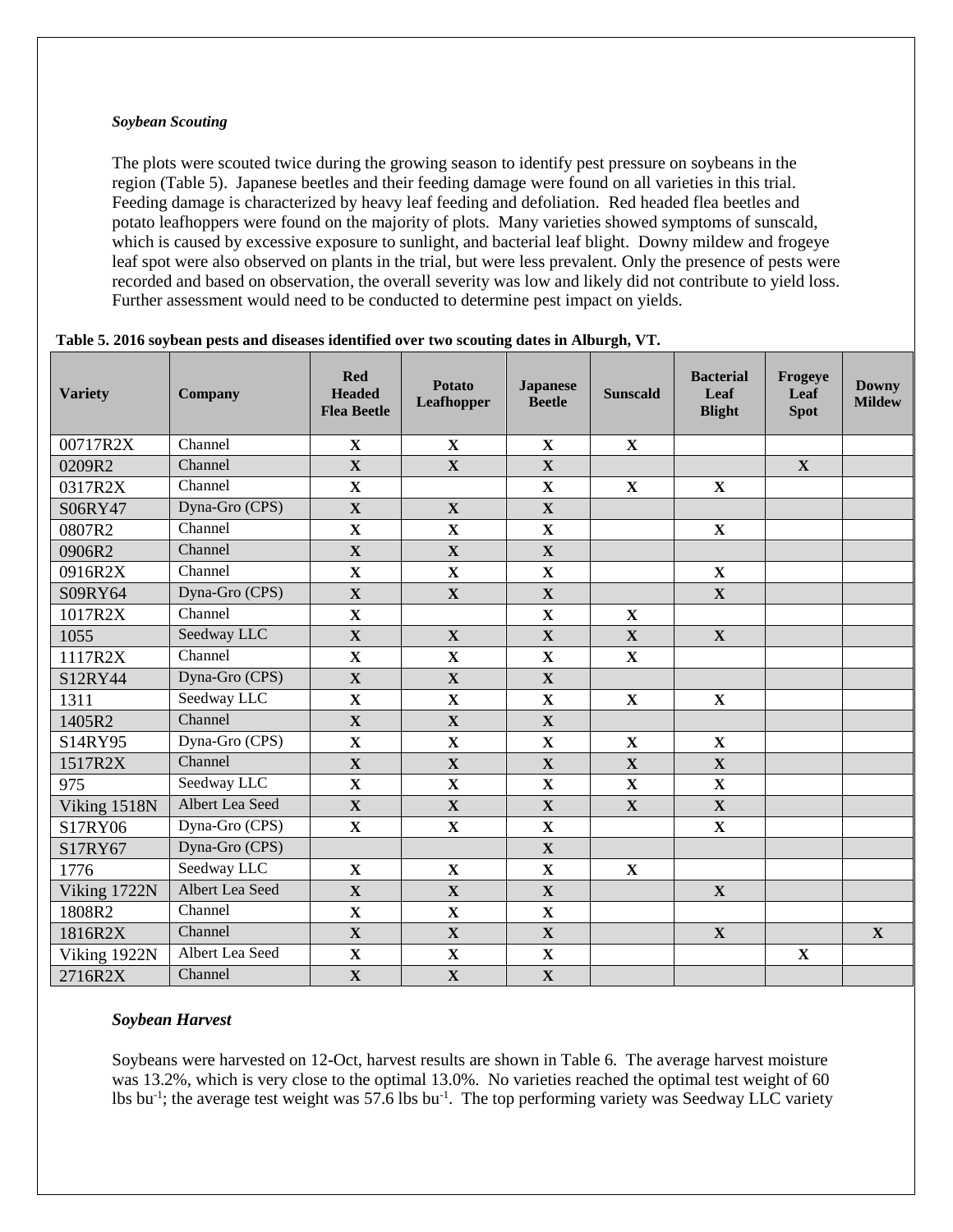1776, which yielded 5541.3 lbs  $ac^{-1}$ , or 92.5 bu  $ac^{-1}$ . Varieties that were not statistically significant from the top performing variety were Channel varieties 1405R2, 1808R2, and 2716R2X (Figure 1).

| <b>Variety</b>  | <b>Company</b>    | <b>Maturity</b>  | <b>Harvest</b> | <b>Test</b>            | Yield @         | Yield @      |
|-----------------|-------------------|------------------|----------------|------------------------|-----------------|--------------|
|                 |                   | Group            | moisture       | weight                 | 13%             | 13%          |
|                 |                   |                  |                |                        | moisture        | moisture     |
|                 |                   |                  | $\%$           | $lbs$ bu <sup>-1</sup> | $lbs$ $ac^{-1}$ | bu $ac^{-1}$ |
| 00717R2X        | Channel           | 0.07             | $13.5*$        | 58.5                   | 2361            | 39.4         |
| 0209R2          | Channel           | 0.2              | 13.0           | 57.3                   | 3695            | 61.7         |
| 0317R2X         | Channel           | 0.3              | $13.1*$        | $\overline{57.2}$      | 3481            | 58.1         |
| S06RY47         | Dyna-Gro (CPS)    | 0.6              | $13.2*$        | $58.5*$                | 3707            | 61.9         |
| 0807R2          | Channel           | 0.8              | 13.0           | 57.6                   | 3765            | 62.9         |
| 0906R2          | Channel           | 0.9              | $12.8*$        | 57.1                   | 3570            | 59.6         |
| 0916R2X         | Channel           | 0.9              | $13.3*$        | $\overline{57.1}$      | 3107            | 51.9         |
| S09RY64         | Dyna-Gro (CPS)    | 0.9              | 13.0           | $58.2*$                | 4239            | 70.8         |
| 1017R2X         | Channel           | 1.0              | $13.2*$        | 57.1                   | 3905            | 65.2         |
| 1055            | Seedway LLC       | $\overline{1.0}$ | $13.3*$        | 57.5                   | 3780            | 63.1         |
| 1117R2X         | Channel           | 1.1              | 13.0           | 58.2                   | 3962            | 66.2         |
| S12RY44         | Dyna-Gro (CPS)    | $\overline{1.2}$ | $12.9*$        | $58.3*$                | 4124            | 68.9         |
| 1311            | Seedway LLC       | 1.3              | $12.6*$        | 58.4*                  | 4143            | 69.2         |
| 1405R2          | Channel           | 1.4              | $12.9*$        | 57.1                   | 5074*           | 84.7*        |
| S14RY95         | Dyna-Gro (CPS)    | 1.4              | $13.2*$        | 57.2                   | 3590            | 60.0         |
| 1517R2X         | Channel           | $\overline{1.5}$ | $13.1*$        | 56.7                   | 4147            | 69.3         |
| 975             | Seedway LLC       | 1.5              | 13.0           | 57.1                   | 4315            | 72.1         |
| Viking<br>1518N | Albert Lea Seed   | 1.5              | $13.1*$        | 57.3                   | 3469            | 57.9         |
| S17RY06         | Dyna-Gro (CPS)    | 1.7              | 13.0           | 57.0                   | 3651            | 61.0         |
| S17RY67         | Dyan-Gro (CPS)    | $\overline{1.7}$ | $13.1*$        | 58.1                   | 3741            | 62.5         |
| 1776            | Seedway LLC       | 1.7              | $12.7*$        | 58.2*                  | 5541*           | $92.5*$      |
| Viking<br>1722N | Albert Lea Seed   | 1.7              | $12.9*$        | 57.6                   | 2113            | 35.3         |
| 1808R2          | Channel           | 1.8              | 13.6           | 57.6                   | 4931*           | $82.4*$      |
| 1816R2X         | Channel           | 1.8              | $13.5*$        | 56.7                   | 4533            | 75.7         |
| Viking<br>1922N | Albert Lea Seed   | 1.8              | $13.3*$        | 58.3*                  | 2534            | 42.3         |
| 2716R2X         | Channel           | 2.7              | 14.7           | 56.8                   | 4609*           | $77.0*$      |
|                 | LSD(0.10)         |                  | 0.55           | 1.79                   | 964             | 16.1         |
|                 | <b>Trial Mean</b> |                  | 13.2           | 57.6                   | 3850            | 64.3         |

**Table 6. Harvest characteristics of soybean varieties – Alburgh, VT, 2016.**

The top performing variety is indicated in **bold**.

 $\overline{\phantom{a}}$ 

\*Varieties that did not perform significantly lower than the top performing variety are indicated with an asterisk.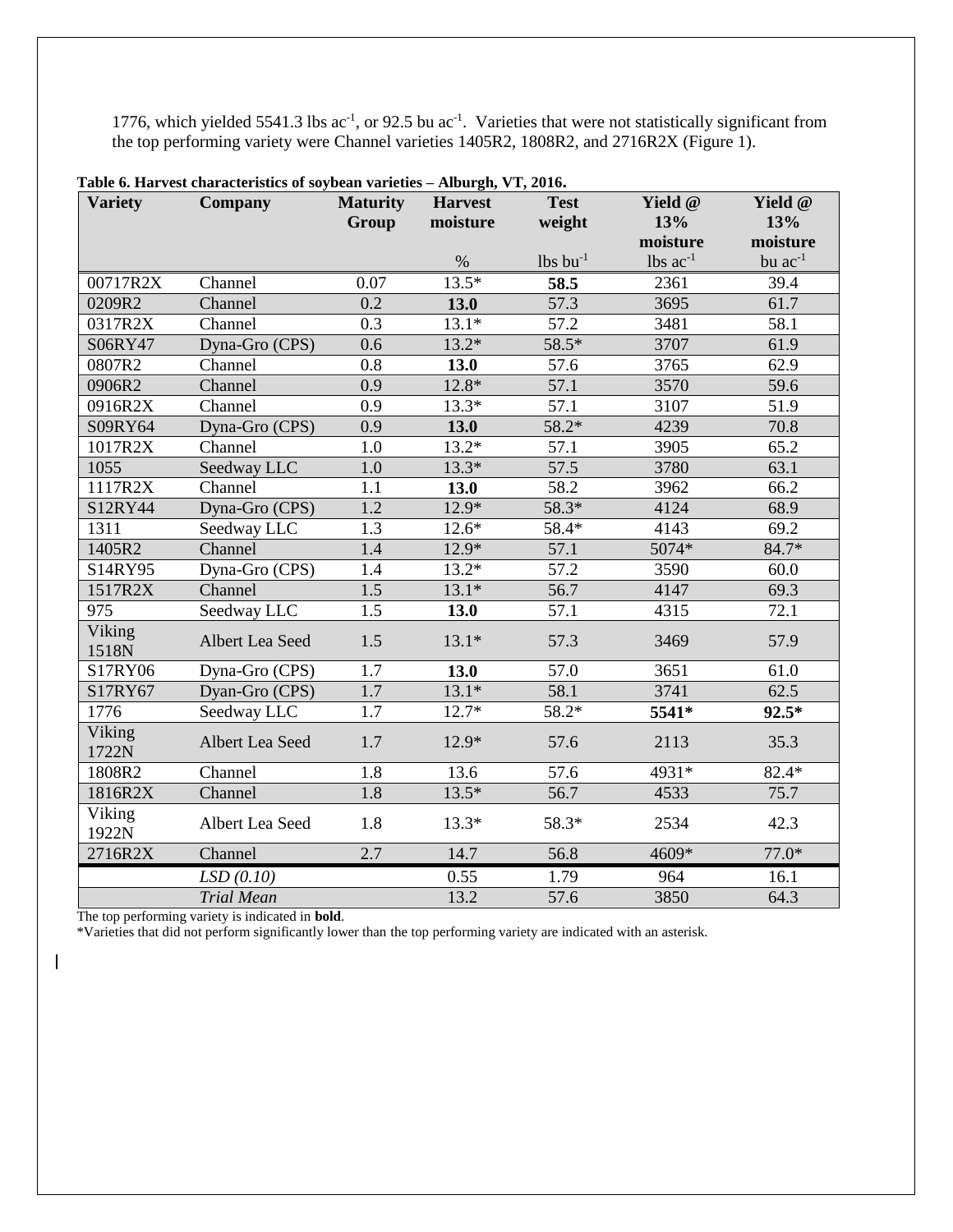

**Figure 1. Yield at 13% moisture for 26 soybean varieties. The red line indicates the average yield.** *\*Varieties that did not perform significantly lower than the top performing variety are indicated with an asterisk.*